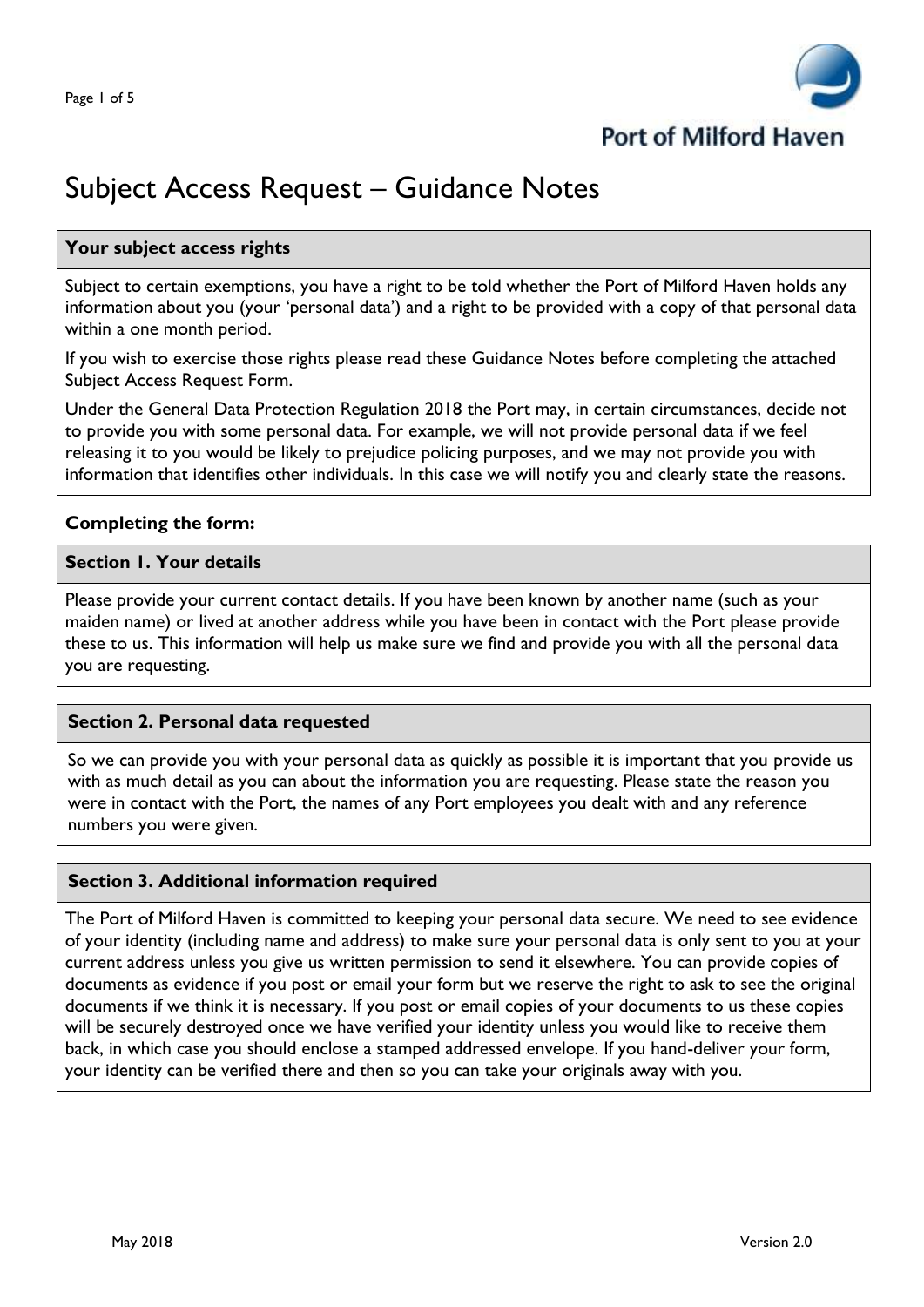

### **Section 4. Declaration of data subject**

You should complete this section if you are requesting your own personal data. Your signature must match the one provided with your identification documents. If you are giving a representative permission to act on your behalf and would like us to correspond with them, including sending your personal data to them, please do not complete this section. Go straight to section 5.

#### **Section 5. Declaration of data subject for representative to act on their behalf**

Only complete this section if you are the data subject named in section 1 and you want to give us permission to deal with your representative who is acting on your behalf. If you complete this section we will correspond with the person or organisation acting as your representative instead of you. This may include discussing your personal data with them. It also means we will send copies of your personal data to them instead of sending them to you.

#### **Once you have completed the form please mark it for the attention of the Data Protection Officer and send it along with your identification to:**

Gorsewood Drive Hakin Milford Haven Pembrokeshire SA73 3EP

Port of Milford Haven **Email:** enquiries@mhpa.co.uk

Once we have received your form, verified your identity and obtained all the information we reasonably require to locate your personal data we have one month to respond.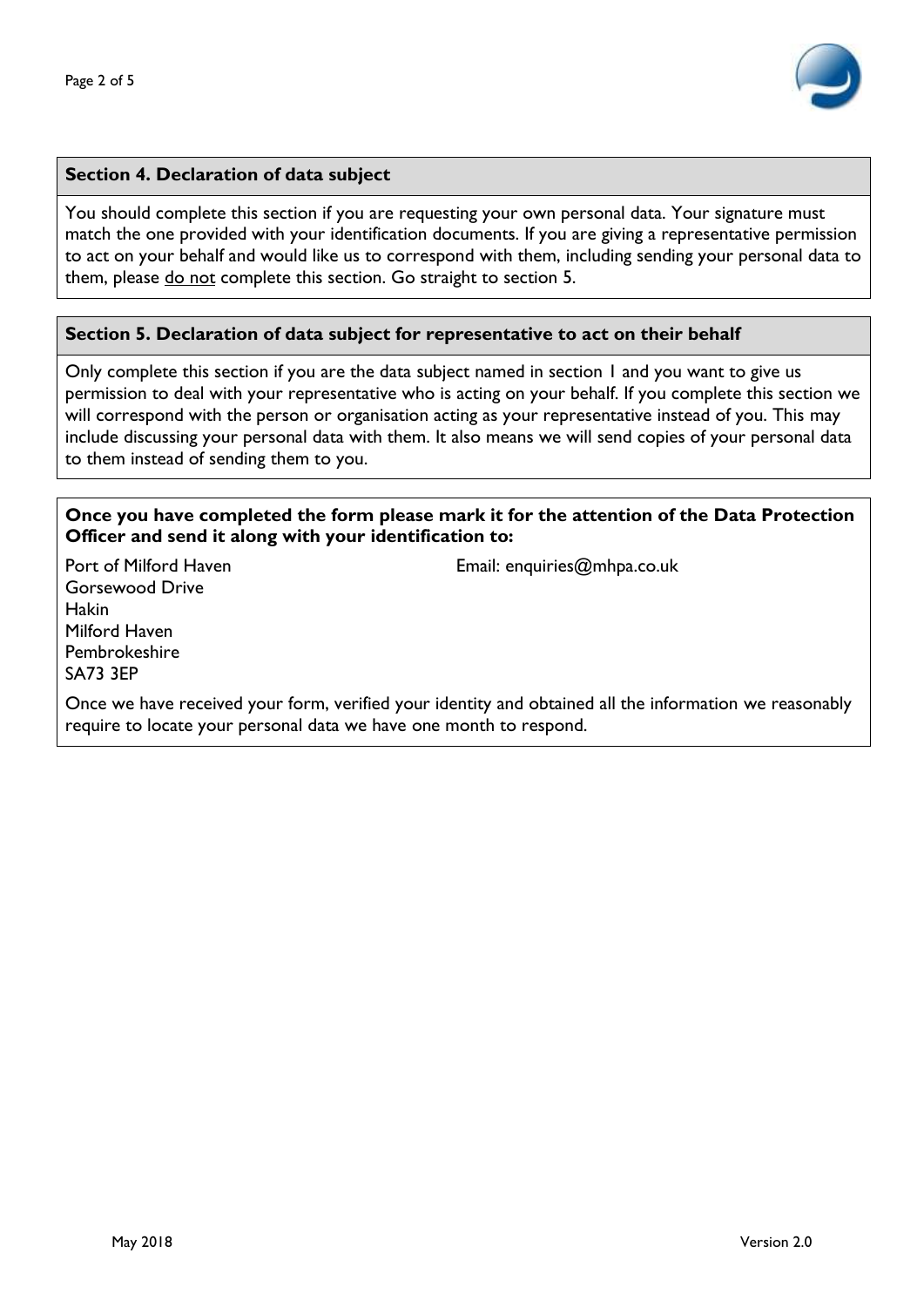

# Subject Access Request Form

# Pursuant to General Data Protection Regulation 2018.

Please refer to the Subject Access Request – Guidance Notes before completing this form.

If you are requesting your own personal data please complete sections  $1 - 4$  only. If you are giving permission for a representative to access your personal data on your behalf please complete all sections except section 4.

| <b>Section 1. Your details</b>                                                                                                                                                       |           |            |  |             |           |  |                                   |             |                  |  |  |
|--------------------------------------------------------------------------------------------------------------------------------------------------------------------------------------|-----------|------------|--|-------------|-----------|--|-----------------------------------|-------------|------------------|--|--|
| Title:                                                                                                                                                                               | Mr $\Box$ | Mrs $\Box$ |  | Miss $\Box$ | $Ms \Box$ |  | Other $\square$<br>(please state) |             |                  |  |  |
| First Name(s):                                                                                                                                                                       |           |            |  |             |           |  |                                   |             |                  |  |  |
| Surname:                                                                                                                                                                             |           |            |  |             |           |  |                                   |             |                  |  |  |
| Maiden/Other Name(s):                                                                                                                                                                |           |            |  |             |           |  |                                   |             |                  |  |  |
| Address: (include postcode)                                                                                                                                                          |           |            |  |             |           |  |                                   |             |                  |  |  |
| Date of Birth: (dd/mm/yyyy)                                                                                                                                                          |           |            |  |             |           |  | Sex:                              | Male $\Box$ | Female $\square$ |  |  |
| Place of Birth:                                                                                                                                                                      |           |            |  |             |           |  | Nationality:                      |             |                  |  |  |
| Telephone:                                                                                                                                                                           |           |            |  |             |           |  | Mobile:                           |             |                  |  |  |
| Previous Address(es):<br>(If you have lived at the above<br>address for less than 2 years please<br>give your previous address(es).<br>Continue on a separate sheet if<br>necessary) |           |            |  |             |           |  |                                   |             |                  |  |  |

# **Section 2. Personal data requested**

Please provide as much detail as you can about the personal data you are requesting to help us locate it quickly (continue on a separate sheet if necessary):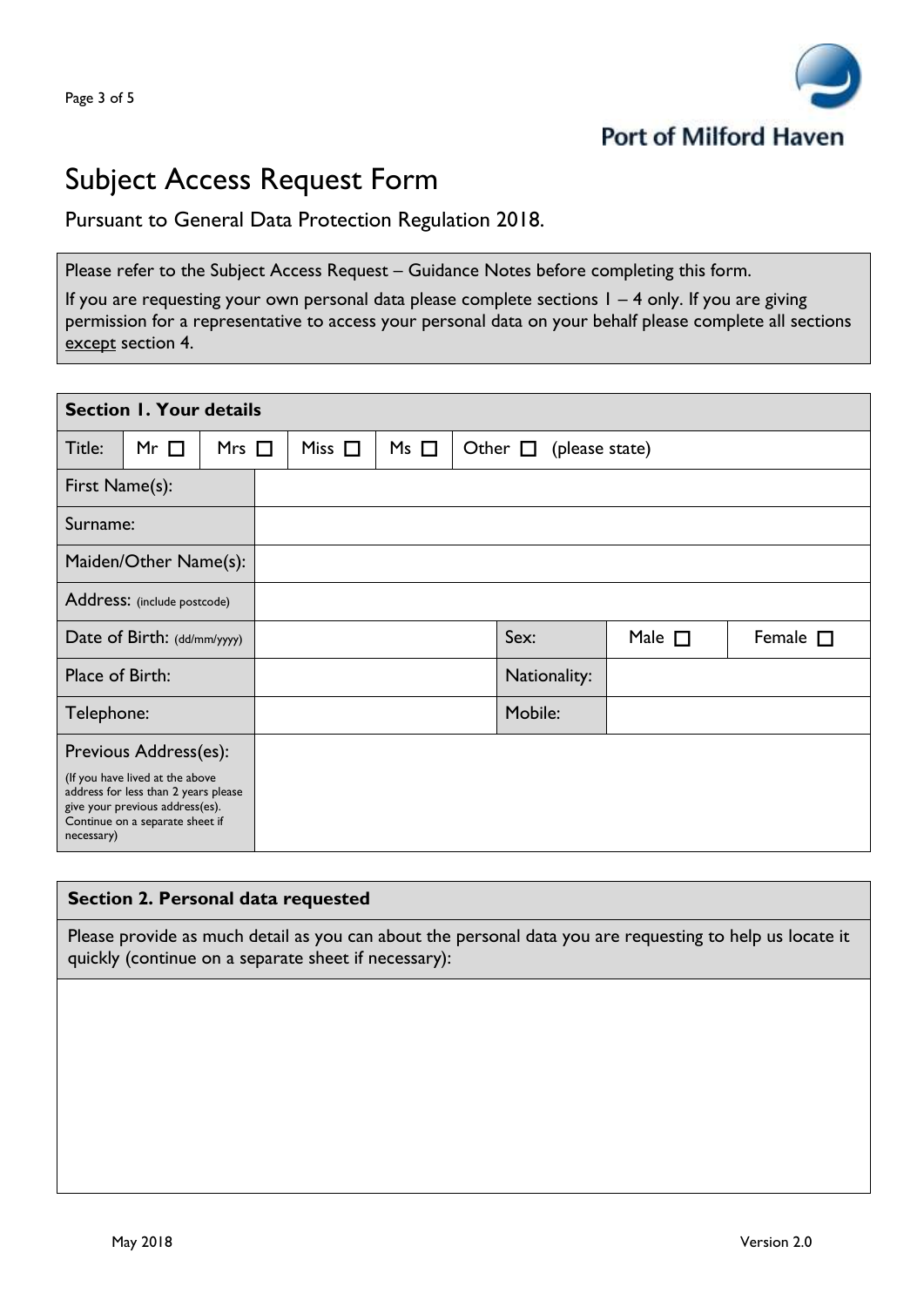

### **Section 3. Additional information required**

To fulfil the request, we need to identify you for this reason we require:

- two different official documents to help us establish your identity, one from List A and one from List B below. Please indicate which ones you are supplying (you can send copies of these which will be securely destroyed once we have verified your identity; however, we reserve the right to ask for original documents);
- there is no fee to request information however, where the request is considered to be manifestly unfounded or excessive we may charge a "reasonable fee" for the administrative costs of complying with the request.

| List A                              | <b>List B</b>                                    |
|-------------------------------------|--------------------------------------------------|
| Passport/Travel Document<br>$\perp$ | Utility Bill showing current home address $\Box$ |
| <b>Photo Driving Licence</b>        | Bank Statement or Building Society Book $\Box$   |
| <b>National Identity Card</b>       |                                                  |

#### **Section 4. Declaration of data subject**

I confirm I am the data subject named in section 1, the information I have supplied in this request is correct and I am requesting access to my own personal information. I understand the information I have supplied will be used to confirm my identity and help locate the information I have requested. I also understand it may be used for statistical and monitoring purposes.

Signed: | Date:

# **Section 5. Declaration of data subject for representative to act on their behalf**

I confirm that I am the data subject named in section 1. I give permission for the person or organisation named below to act on my behalf in relation to my Subject Access Request. I have enclosed the evidence of my identity referred to in section 3 and confirm that I want my personal data to be sent to my representative at the address below. I understand the information I have supplied will be used to confirm my identity and help locate the information I have requested. I also understand it may be used for statistical and monitoring purposes.

| Signed:                         |  | Date: |  |  |
|---------------------------------|--|-------|--|--|
| Name of Person or Organisation: |  |       |  |  |
| Relationship to Data Subject:   |  |       |  |  |
| Address: (include postcode)     |  |       |  |  |
| Telephone:                      |  |       |  |  |